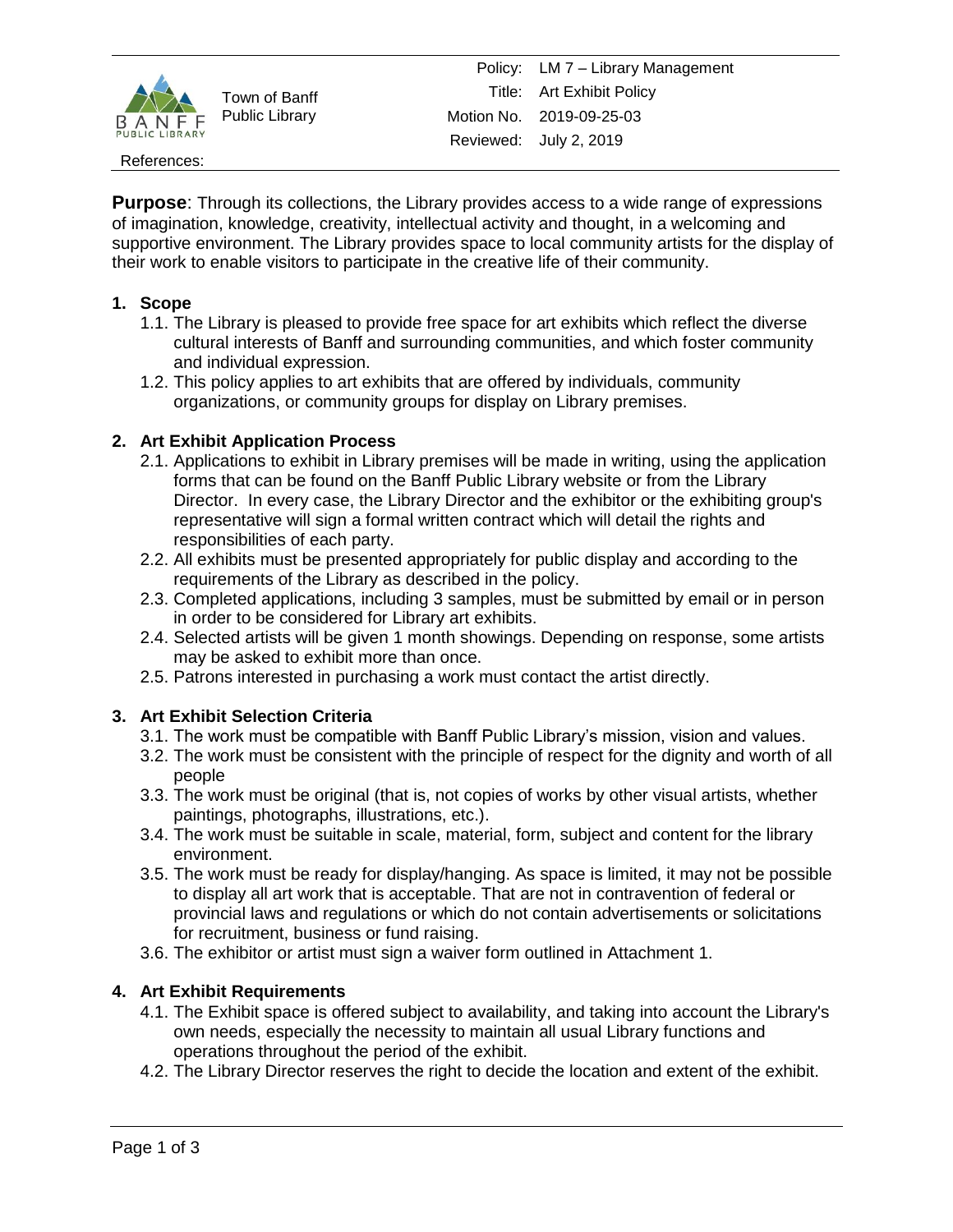

Town of Banff Public Library

#### References:

- 4.3. Exhibits are unsupervised and are accessible to the public throughout Library open hours, except when the space is required for Library purposes;
- 4.4. The Library retains the right to determine the suitability of any proposed exhibit for display on its premises and has final authority over the review, selection and arrangement of all public exhibitions on its premises.
- 4.5. The Library reserves the right to reject any part of an exhibit or to change the manner of display. In particular, exhibits must be reviewed within the context of the public space and its users.
- 4.6. The Library may require the removal of any item during the period of the exhibit.
- 4.7. Art must be "display ready", in order to make sure they are safe and well-cared for at library:
	- 4.7.1. Paper pieces framed;
	- 4.7.2. Canvases, if unframed, have finished edges;
	- 4.7.3. If artwork is in a non-traditional format or left unframed/unfinished by design, the artist must present ideas on how to display on the art wall; and
	- 4.7.4. Each piece should be labeled on the back with name of artist and title of piece for easy identification.

### **5. Publicity**

- 5.1. Banff Public Library will publicize exhibits, where possible, in the Library's program guide and on the Library website.
- 5.2. Any publicity that artists wish to have posted in the Library must be approved in advance by the Library Director in the location at which the work will be exhibited.

#### **6. Responsibility**

- 6.1. The Library Director is responsible for art exhibits that are presented at Banff Public Library.
- 6.2. The artist or exhibitor is responsible for the delivery, installation and removal of their exhibits, as well as the means for hanging their work (picture hooks, chains, etc).
- 6.3. The artist or exhibitor is responsible for the purchasing of any art pieces.